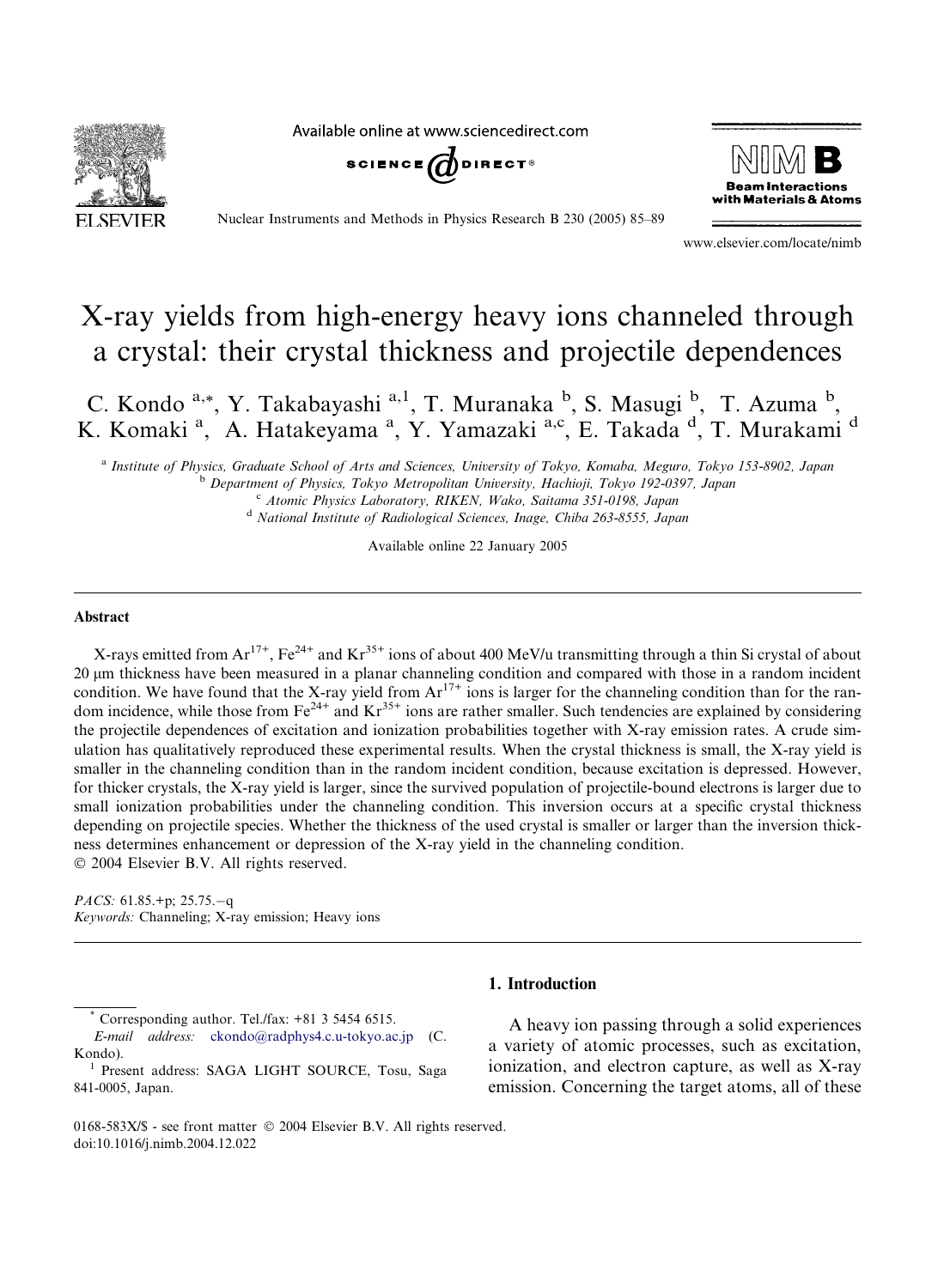processes are, in general, reduced under channeling conditions. For projectile ions, excitation, ionization and electron capture are depressed as well. However, yield of the projectile X-rays from heavy ions is not so straightforward. Due to competition between electron loss (ionization) and capture processes and competition between X-ray emission and ionization of excited states, the projectile X-ray yields in channeling and random incidence conditions depend on the crystal thickness and the atomic number of the ions in a complicated manner. The evolution of the electronically excited states of heavy ions plays a crucial role. Such evolutions have been extensively studied in the case of amorphous targets in projectile X-ray measurements and theories [\[1,2\]](#page-4-0). The secondary electron emission reflecting the evolution had been reported [\[3\].](#page-4-0) However, the X-rays from projectile heavy ions channeling through crystals have been mainly studied from a viewpoint of radiative electron capture (REC), and measurements of projectile X-ray in channeling conditions are limited [\[4,5\]](#page-4-0). In this paper, we report on incident direction dependence of X-ray yields from H-like or He-like Ar, Fe and Kr ions of about 400 MeV/u channeled through a thin Si crystal, where the electron capture process is negligibly small. We demonstrate that the projectile X-ray yields in the planar channeling are not always depressed but sometimes enhanced depending on the conditions.

## 2. Experiment

The experiments were performed at Heavy Ion Medical Accelerator in Chiba, HIMAC using 390 MeV/u H-like  $Ar^{17+}$ , 423 MeV/u H-like Fe<sup>24+</sup> and 430 MeV/u H-like  $Kr^{35+}$  ions. The beam divergences were less than 0.15 mrad in the two transverse directions. Fig. 1 shows schematic layout of the experiments [\[6\]](#page-4-0). The beams were collimated by a 5-cm thick Fe collimator with an inner diameter of 1 mm located at 6.5 m upstream from a target. Then the beams were injected to a Si crystal target of  $21 \mu m$  or  $28 \mu m$  in thickness mounted on a 3-axis goniometer. We scanned the crystal orientation across a (2 2 0) planar channeling condition. The beam intensities for X-ray and



Fig. 1. Schematic layout of the experimental setup.

charge state measurements were about  $10^4$  to  $10^5$  s<sup>-1</sup> and about  $10^3$  s<sup>-1</sup>, respectively.

A Si(Li) detector for measuring de-excitation  $X$ -rays was located at an angle of  $41^{\circ}$  with respect to the beam direction. The resolution for 5.9 keV X-ray of  ${}^{55}Fe$  was about 170 eV. The primary beam intensity was monitored by measuring  $K\alpha$ X-rays from a Cu foil placed at the end of the beam line with another Si(Li) detector. We also measured the charge state distribution of the ions after they passed through the target. The transmitted ions were charge-separated by a magnet at 1.3 m downstream of the target, and detected by a two-dimensional position-sensitive detector located at 5.6 m downstream from the target.

We observed SiK X-rays at 1.7 keV and K X-rays from projectile  $Ar^{17+}$ ,  $Fe^{24+}$  and  $Kr^{35+}$  ions at around 5, 10 and 21 keV, respectively, in the X-ray spectra. The X-ray energies from the projectile ions were shifted higher from their intrinsic energies by about 50% due to the Doppler effect. When He-like  $Fe<sup>24+</sup>$  ions were injected, we recognized K X-rays both from the He-like and H-like Fe ions, the latter charge state being produced inside the target. Due to the limited resolution we defined the intensity of the projectile X-rays as a summation of the two X-ray intensities.

## 3. Result and discussion

In [Fig. 2,](#page-2-0) we present the charge state fraction (a), the target X-ray yield (b) and the projectile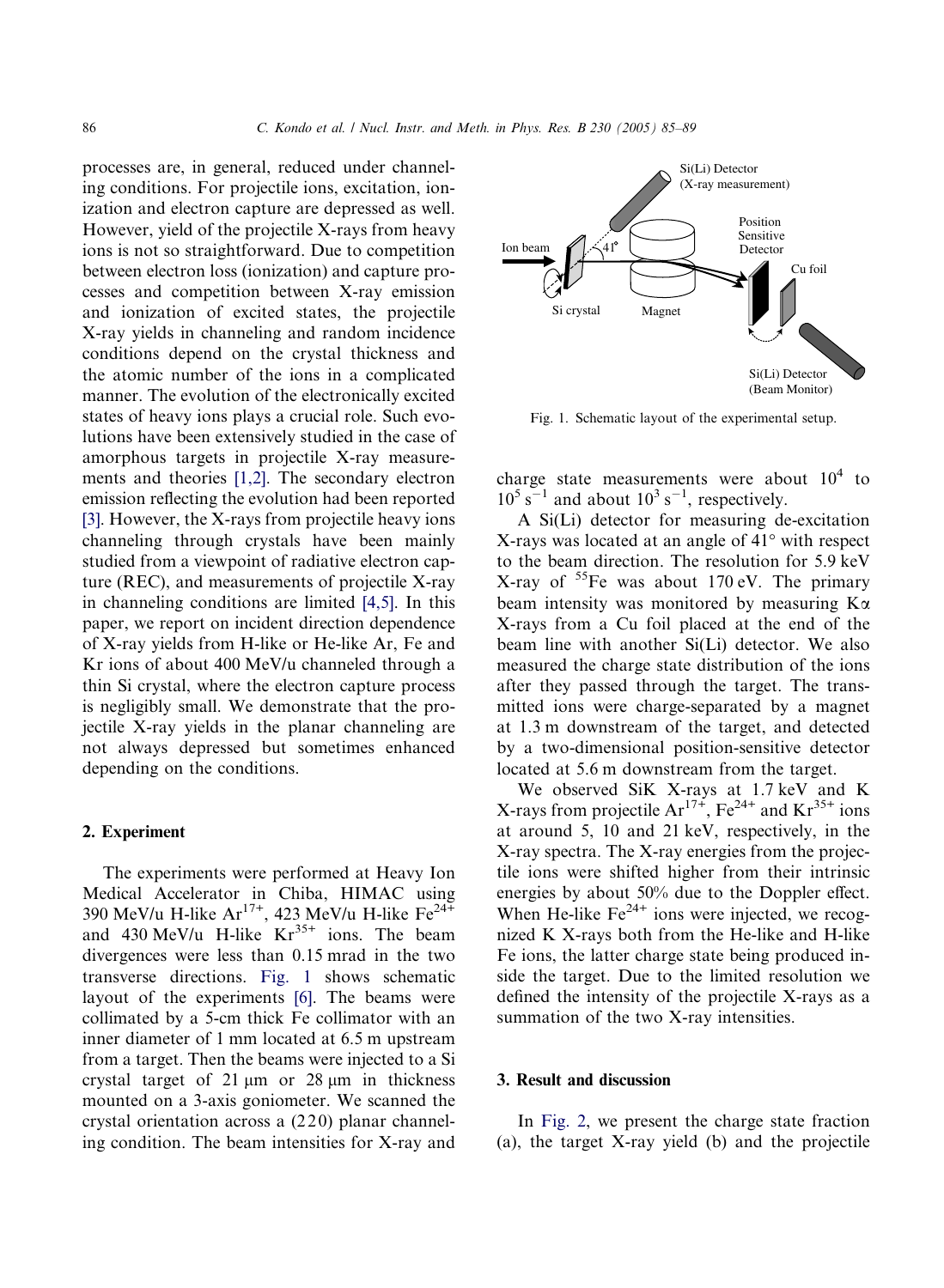<span id="page-2-0"></span>

Fig. 2. Channeling profiles of (a) charge state fraction, (b) yield of target X-rays, (c) yield of projectile X-rays as a function of the incident angle with respect to the (220) channel plane for 390 MeV/u  $Ar^{17+}$  (left), 423 MeV/u Fe<sup>24+</sup> (center) and 430 MeV/u Kr<sup>35+</sup> ions (right). X-ray yields are normalized to unity for random incidence.

X-ray yield (c) as a function of incident angle with respect to the (220) plane for H-like  $Ar^{17+}$  (left) and He-like  $Fe<sup>24+</sup>$  ions (center) injected to a 21- $\mu$ m thick Si crystal, and H-like Kr<sup>35+</sup> ions (right) injected to a  $28$ -µm thick crystal. For all the ions injected under the channeling condition, the survived fractions increase and the target X-ray yields decrease. On the other hand, the projectile X-ray yields under the channeling condition are enhanced for  $Ar^{17+}$  ions, and depressed for  $Fe^{24+}$ and  $Kr^{35+}$  ions.

This peculiar behavior of the projectile X-ray yields comes from the fact that projectile X-ray emission is a two step process, i.e. collisional excitation of an electron and its radiative decay, and the latter process is in competition with collisional ionization. The observed behavior of X-ray yields from the projectile ions is explained by comparing the rates of these processes as follows. Since channeled ions undergo less collisional excitation than

random-incident ions, they emit less de-excitation X-rays for a thin crystal. When a crystal is thick enough, on the other hand, the X-ray yield is rather larger for channeled ions, since smaller ionization probabilities lead to more emission of de-excitation X-rays. Therefore the X-ray yields in channeling and random conditions are inverted at a certain thickness, which depends on projectile species. For heavy ions, the inversion thickness is larger due to smaller ionization probabilities than light ions. In our experiments, the crystal is thick enough for the light  $Ar^{17+}$  ions to allow larger X-ray yields under the channeling condition, not being thick enough for the heavy  $Fe^{24+}$  and  $Kr<sup>35+</sup>$  ions. Although one must also take account of X-ray attenuation in the crystal, the experimental results are basically understood from this discussion.

In order to estimate projectile X-ray intensities, we traced the electronic state evolution of the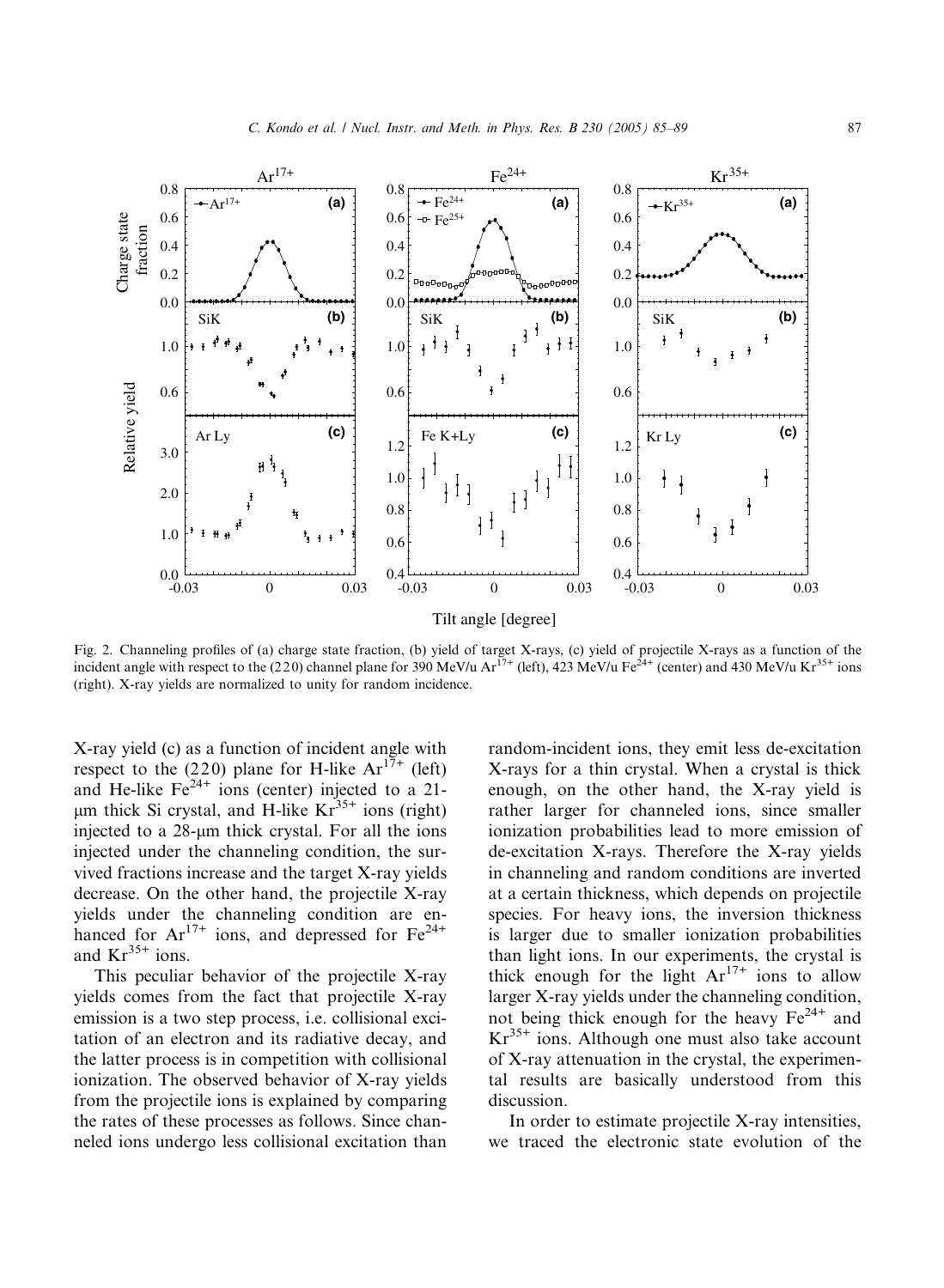<span id="page-3-0"></span>projectile ions by a Monte-Carlo method. Experimental angular spreads of the incident beams were taken into account. The planar continuum potential was calculated from the Moliére potential with thermal vibration folded (amplitude of the vibration is  $0.075 \text{ Å}$  at room temperature). Ignoring the dechanneling effect, we simply followed the ion trajectories of channeled and unchanneled ions. Electronic states considered were  $1s^2$ ,  $1s2s$ and 1s2p for the He-like ions, and 1s, 2s and 2p for the H-like ions.

Electronic transitions taken into account were excitation, ionization, intrashell-mixing and X-ray emission. Electron capture process was neglected in the present energy region. We assumed the transition rates of ionization, excitation and intrashellmixing are given by  $(n_e \sigma_e + Z_t^2 n_n \sigma_p)v$ , where  $Z_t$  is the atomic number of the target, and  $v$  is the velocity of the incident ion. The local electron and nuclear densities of the target at the ion position,  $n_e$  and  $n_n$ , were derived from the Moliére potential and a Gaussian distribution of thermally vibrating atoms.  $\sigma_e$  and  $\sigma_p$  are the cross-sections of each process for electron and proton impacts, respectively. Since highly excited states are easily ionized, the ionization cross sections were defined as summation of cross sections of ionization and those of excitation to states of  $n \geq 3$  (*n* is a principal quantum number). In the present high velocity region, the proton impact cross sections are considered to be equal to the electron impact ones [\[7\].](#page-4-0) For the He-like ion, we adopted an independent electron model where correlation between electrons is ignored. Table 1 summarizes the values of the cross-sections  $\sigma_{\rm e} (\sim \sigma_{\rm p})$  for various processes which are commonly adopted for the electron and proton impacts in the simulation. These values were evaluated using a relation,  $\sigma_{\text{random}} = Z_{\text{t}} \sigma_{\text{e}} + Z_{\text{t}}^2 \sigma_{\text{p}} \sim (Z_{\text{t}} +$  $Z_t^2/\sigma_e$ , from electronic transition cross-sections



Fig. 3. Simulated X-ray intensities from projectiles as a function of the target thickness: (a) for 390 MeV/u  $Ar^{17+}$ , (b) for 423 MeV/u Fe<sup>24+</sup> and (c) for 430 MeV/u Kr<sup>35+</sup> ions. The solid lines show the X-ray intensities in the channeling condition, and the dashed lines in the random condition. Thicknesses of the target used in the experiment are indicated by the vertical dotted lines.

Table 1

Adopted cross-sections of ionization, excitation, and intrashell mixing for electron or proton impacts (in barns) evaluated by the computer code ETACHA [\[8\]](#page-4-0)

| Projectile ion              | $\sigma_{1\,\mathrm{s\text{-ion}}}$ | $\sigma_{1s-2s}$ | $\sigma_{1s-2p}$ | $\sigma_{2\text{s-ion}}$ | $\sigma_{\rm 2p-ion}$ | $\sigma_{2s-2p}$ |
|-----------------------------|-------------------------------------|------------------|------------------|--------------------------|-----------------------|------------------|
| 390 MeV/u Ar <sup>17+</sup> | 0.0                                 | 107.6            | 245.5            | 240.0                    | 1384.6                | 857.1            |
| 423 MeV/u $Fe^{24+}$        | 5.0                                 | 61.4             | 18.9             | 856.3                    | 965.7                 | 604.7            |
| 430 MeV/u $Kr^{35+}$        | $\gamma$<br><u>.</u>                | 32.4             | 58.1             | 458.7                    | 542.7                 | 430.0            |